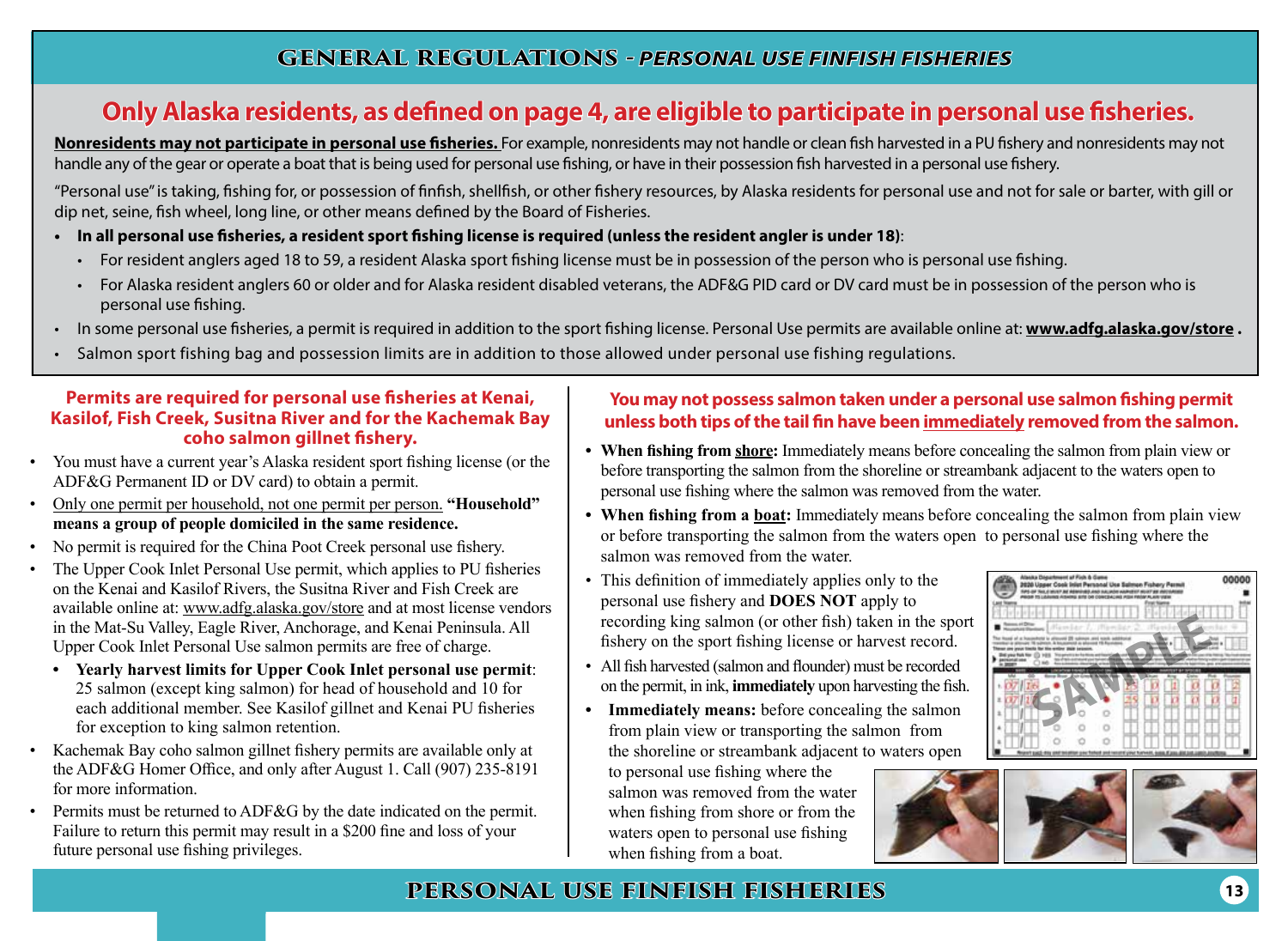## **PERSONAL USE FINFISH FISHERIES** *- KASILOF RIVER AND KENAI RIVER*

Kasilof River Personal use dip net area

### **Kasilof River Gillnet Fishery**

- **• An Upper Cook Inlet personal use permit is required in addition to a sport fishing license.**
- **• June 15–June 24:** Open to fishing. Fishing is only allowed between 6 a.m. and 11 p.m. each day.
- Open area: Salt waters about 1 mile north and south of the Kasilof River mouth, as defined by ADF&G markers. Fishing prohibited beyond 1 mile from the mean high water mark, and is also prohibited within the flowing waters or over the stream bed or channel of the Kasilof River at any stage of the tide.
- Any king salmon caught may be retained.
- Only one set gillnet per household may be fished. A set gillnet is a gillnet that has been intentionally set, staked, anchored, or otherwise fixed. Set gillnets may not exceed 10 fathoms (60 feet) in length, 6 inches in stretched mesh size, and 45 meshes in depth. A minimum distance of 100 feet must be maintained between nets. Each personal use fisherman must write his/her first initial, last name, and home address on any keg or buoy attached to a gillnet. A keg or buoy attached to a gillnet must also be inscribed with the name or the AK number of the vessel used to operate the gillnet.
- The permit holder (or a household member named on the permit) must be physically present at the fishing site at all times when the gear is being fished.
- Net sites are strictly on a "first come, first served" basis. The placement of signs, running lines, buoys, or dry nets on the beach in anticipation of incoming tides does not constitute any prior right to a net location. Sites are established only when the net actually enters the water.

## **Kasilof River Dipnet Fishery**

- **• An Upper Cook Inlet personal use permit is required in addition to a sport fishing license.**
- **June 25–August 7:** Open to fishing. Fishing is allowed 24 hours per day, 7 days per week.
- NO RETENTION of king salmon is allowed.
- Open area: From a straight line across the river mouth between ADF&G markers posted on Cook Inlet outside of the mouth of the Kasilof River, to about 1 mile upstream to ADF&G markers.
- Fish may be taken from the bank or from a boat.



## **Kenai River Dipnet Fishery**

- **• An Upper Cook Inlet personal use permit is required in addition to a sport fishing license.**
- **July 10–July 31:** Open to fishing. Fishing is only allowed between 6 a.m. and 11 p.m.<br>• Only one (1) king salmon 20 inches or greater in length, and no more than
- Only one (1) king salmon 20 inches or greater in length, and no more than 10 king salmon under 20 inches in length may be retained per household from the Kenai River dip net fishery.
- **• Open area from shore:** From the commercial fishing markers located in Cook Inlet north and south of the river mouth, upstream to a line from No Name Creek to regulatory markers located on the south bank of the Kenai River and a section on the south bank from the Kenai Landing dock upstream to the downstream edge of the Warren Ames bridge.
- **• Open area for boats:** From ADF&G markers near the Kenai City Dock upstream to the downstream edge of the Warren Ames Bridge. Fish MAY NOT be taken from a boat powered by a two-stroke motor, other than direct fuel injection (DFI).

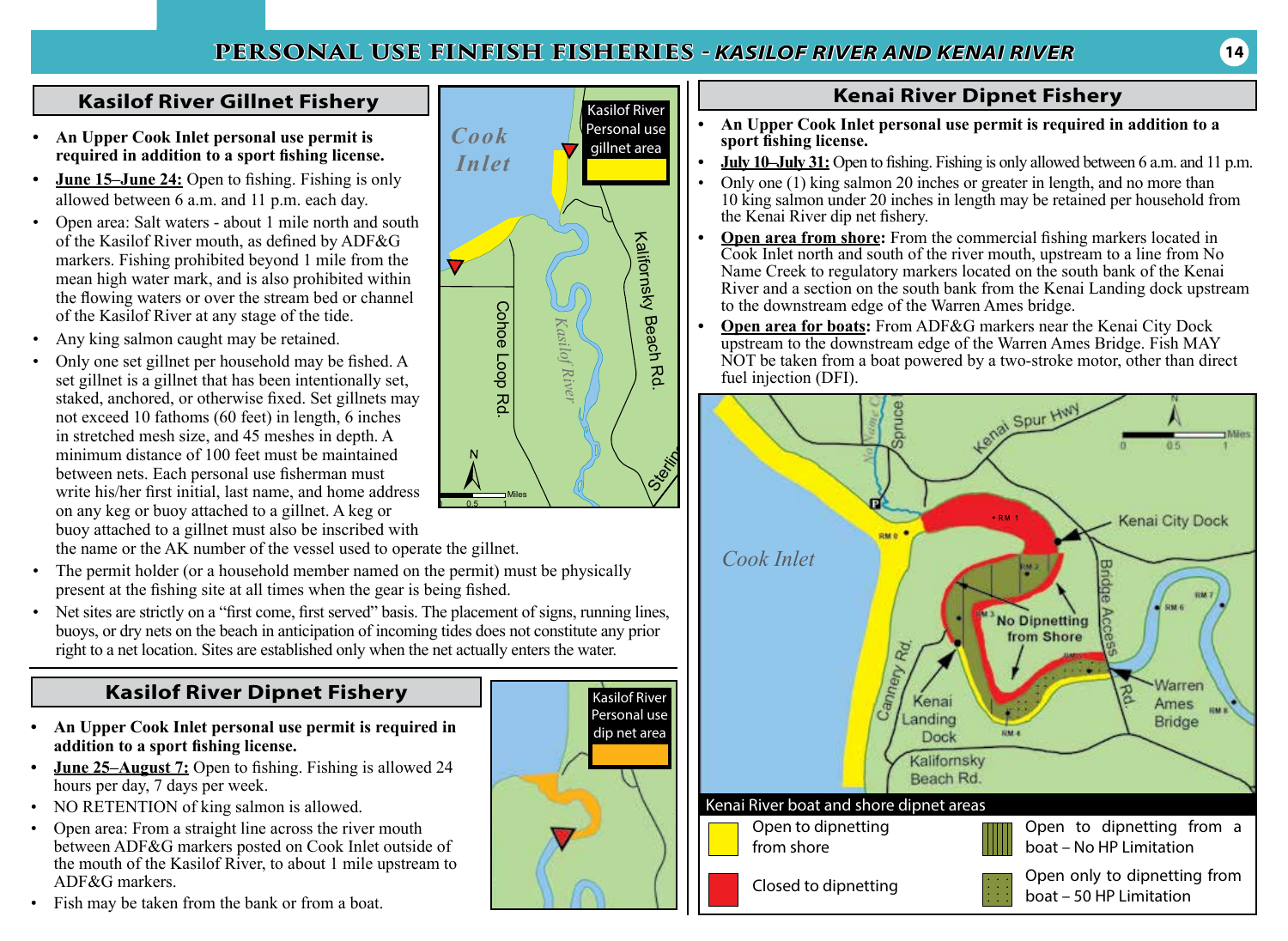### **China Poot Creek Dipnet Fishery**

- No permit is required, **but a resident sport fishing license is required (unless the angler is a resident of Alaska who is under the age of 18), or one who holds a valid PID or DV.**
- **• July 1–August 7:** Sockeye salmon may be taken in China Poot Creek (on the south shore of Kachemak Bay) upstream of ADF&G markers.
- The bag and possession limits are 6 sockeye salmon per person per day. Only sockeye salmon may be retained.
- Both tips of the tail fin must be removed before you leave the waters open to PU fishing.
- When fishing from shore, this must be done before concealing the salmon from plain view or before transporting the salmon from the shoreline or streambank adjacent to the waters open to personal use fishing where the salmon was removed from the water.

## **Kachemak Bay Coho Salmon Gillnet Fishery**

- **• A permit is required in addition to a sport fishing license.** Permits are available through the ADF&G website at: www.adfg.alaska.gov/store from July 15 until the fishery closes. Contact the Homer ADF $\&$ G office at 907-235-8191 if you have questions.
- A household may have either one Upper Cook Inlet PU permit or one Kachemak Bay coho salmon gillnet permit each year - not both permits in the same year.
- The fishery takes place from 6 a.m. on the first Monday or Thursday following August 15, to 6 a.m. on the last Wednesday or Saturday before September 16. However, fishing can only occur during open fishing periods from 6 a.m. Monday, to 6 a.m. Wednesday and from 6 a.m. Thursday to 6 a.m. Saturday. The fishery closes by emergency order when 1,000-2,000 coho salmon have been harvested.
- Both tips of the tail fin must be removed.
- Permit holders are encouraged to report their catches on a daily basis by phone (907) 235-1738.
- Gear is a 35-fathom gillnet. Mesh size may not exceed 6 inches. Depth of the net may not exceed 45 meshes.
- The yearly harvest limit is 25 salmon for the permit holder and 10 salmon for each additional household member.
- No part of a set gillnet may be operated within 600 feet of another set gillnet. No person may operate more than one set gillnet. No part of a set gillnet may be set or operated more than 500 feet from the mean high water mark. No set gillnet may be set seaward of another set gillnet.

#### **Dipnet:** *Statewide Definition for all Fisheries*

By regulation, a dipnet is defined as a bag-shaped net supported on all sides by a rigid frame. The maximum straight-line distance between any two points on the net frame, as measured through the net opening, may not exceed 5 feet. The depth of the bag must be at least one-half the greatest straight-line distance as measured through the net opening. No portion of the bag may be constructed of webbing that exceeds a stretched measurement of 4½ inches. The frame must be attached to a single rigid handle and be operated by hand.

## **Fish Creek Dipnet Fishery**

- **• Opened only by emergency order.**
- **• An Upper Cook Inlet personal use permit is required in addition to a sport fishing license.**
- NO RETENTION of king salmon is allowed.
- Open area: Upstream from ADF&G markers posted on both sides of the terminus



of Fish Creek to markers posted about ¼ mile upstream from Knik-Goose Bay Road. Dipnetting may occur from boat or shore.

### **Susitna River Dipnet Fishery**

- **• An Upper Cook Inlet personal use permit is required in addition to a sport fishing license.**
- This fishery is only accessible by boat or airplane.
- **• July 10–July 31:** Open to fishing only on Wednesdays and Saturdays from 6 a.m. to 11 p.m. each day.
- **• NO RETENTION** of king salmon is allowed.
- **• Open area:** Between ADF&G regulatory markers located approximately 1 mile downstream from Susitna Station, downstream to ADF&G regulatory markers located near the northern tip of Bell Island/ Alexander Creek cut off.
- Dipnetting from a boat is permitted in the area open to dipnetting.
- **• Any northern pike caught must not be released back to the water alive.** Susitna River



## **PERSONAL USE FINFISH FISHERIES**